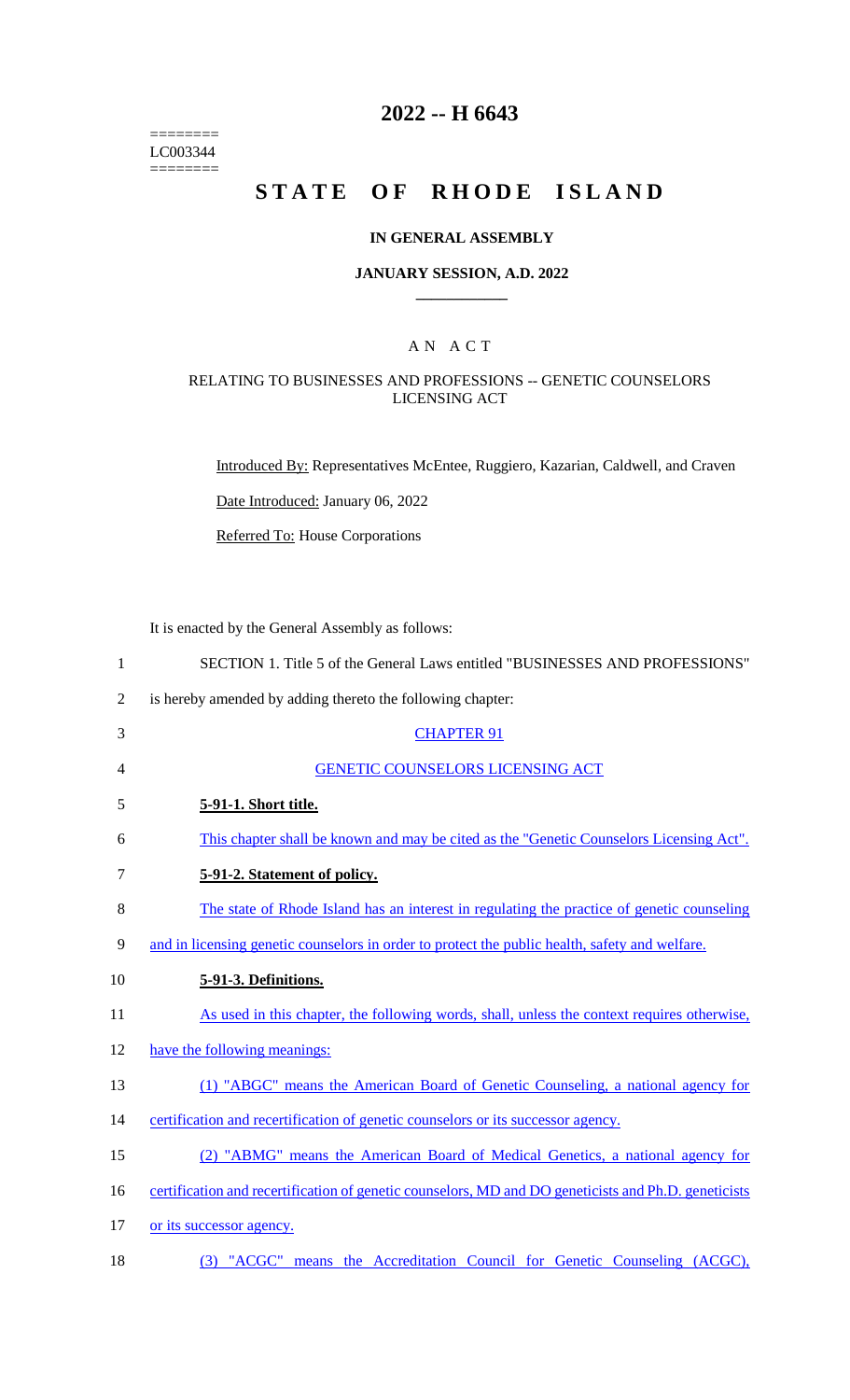| $\mathbf{1}$   | accreditation board for genetic counselor training programs or its successor agency.               |
|----------------|----------------------------------------------------------------------------------------------------|
| $\overline{2}$ | (4) "Department" means the department of health.                                                   |
| 3              | (5) "Licensed genetic counselor" means a person licensed under this chapter to engage in           |
| 4              | the practice of genetic counseling.                                                                |
| 5              | (6) "Person" means an individual and does not mean an association of individuals or a legal        |
| 6              | entity.                                                                                            |
| $\tau$         | (7) "Practice of genetic counseling" means a communication process, conducted by one or            |
| 8              | more appropriately trained individuals that may include:                                           |
| 9              | (i) Obtaining and evaluating individual, family and medical histories to determine genetic         |
| 10             | risk for genetic/medical conditions and diseases in a patient, his/her offspring, and other family |
| 11             | members;                                                                                           |
| 12             | (ii) Discussing the features, natural history, means of diagnosis, genetic and environmental       |
| 13             | factors, and management of risk for genetic/medical conditions and diseases;                       |
| 14             | (iii) Identifying, ordering and coordinating genetic laboratory tests as appropriate for the       |
| 15             | genetic assessment;                                                                                |
| 16             | (iv) Integratic genetic laboratory test results and other diagnostic studies with personal and     |
| 17             | family medical history to assess and communicate risk factors for genetic/medical conditions and   |
| 18             | diseases;                                                                                          |
| 19             | (v) Explaining the clinical implications of genetic laboratory tests and other diagnostic          |
| 20             | studies and their results;                                                                         |
| 21             | (vi) Evaluating the client's or family's responses to the condition or risk of recurrence and      |
| 22             | provide client-centered counseling and anticipatory guidance;                                      |
| 23             | (vii) Identifying and utilizing community resources that provide medical, educational,             |
| 24             | financial, and psychosocial support and advocacy;                                                  |
| 25             | (viii) Providing written documentation of medical, genetic, and counseling information for         |
| 26             | families and health care professionals; and                                                        |
| 27             | (ix) When necessary, referring patients to a physician for diagnosis and treatment.                |
| 28             | (8) "Provisional licensed genetic counselor" means a person with a provisional license             |
| 29             | issued under $\S$ 5-91-7.                                                                          |
| 30             | 5-91-4. Genetic counselor license required.                                                        |
| 31             | Effective July 1, 2023, a license shall be required to engage in the practice of genetic           |
| 32             | counseling. No person shall hold themselves out as a genetic counselor unless they are licensed in |
| 33             | accordance with the provisions of this chapter. No person who is not so licensed may use in        |
| 34             | connection with their name or place of business the title genetic counselor, licensed genetic      |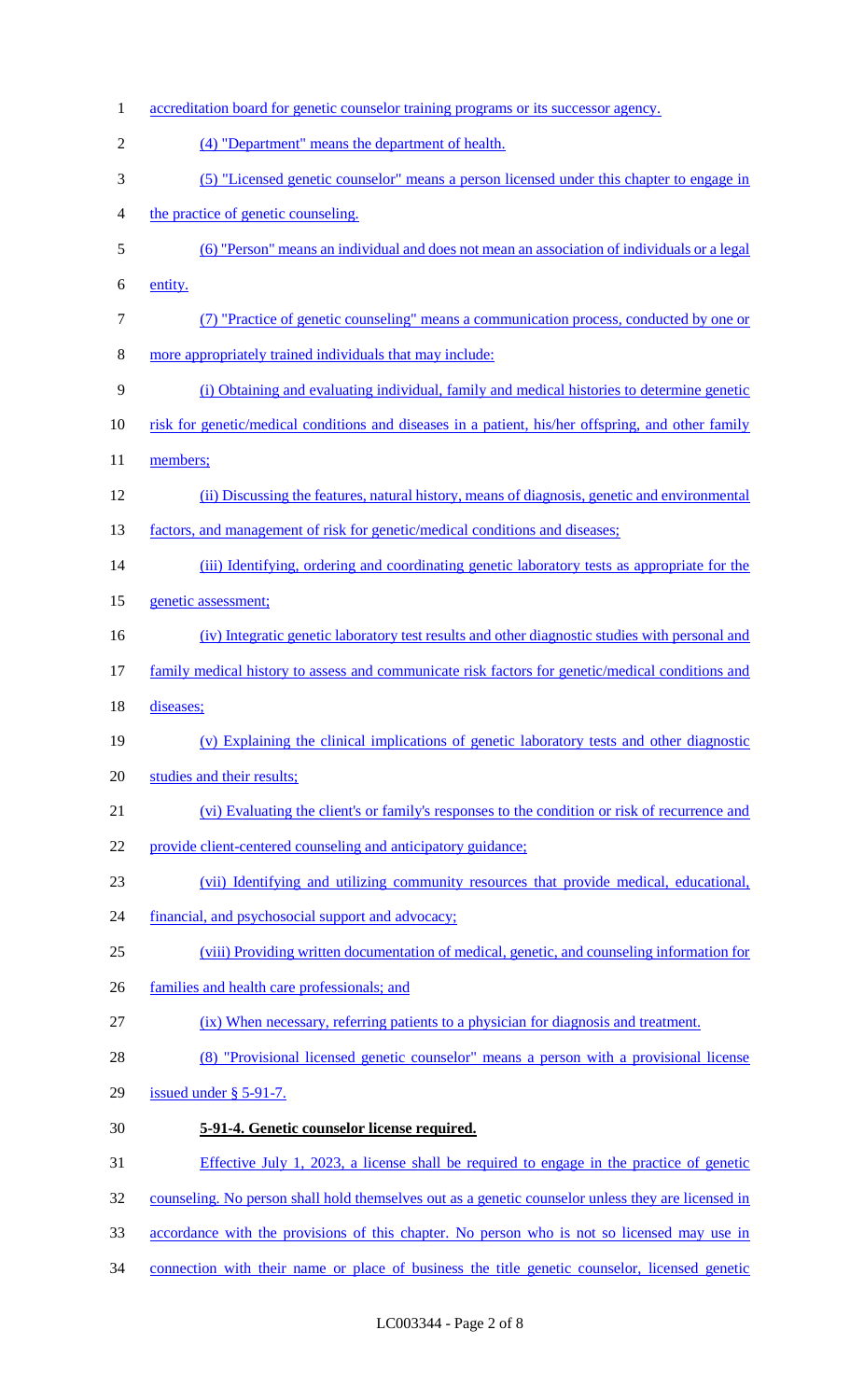1 counselor, gene counselor, genetic consultant, genetic associate or any words, letters, abbreviations or insignia indicating or implying that a person holds a genetic counselor license unless such person holds a genetic counselor license. **5-91-5. Powers and duties of department regarding licensing of genetic counselors.** For the purposes of conducting its responsibilities under this chapter, the department shall have the following powers and duties: (1) To engage persons of established reputation and known ability in genetic counseling as consultants to the department; the Rhode Island or New England chapter or affiliate of the National 9 Society of Genetic Counselors, if existing, or their successors or equivalent, is designated as the appropriate body with which the department shall consult for referral of consultants and other 11 assistance to the department; (2) To promulgate regulations and adopt such rules as are necessary to regulate genetic counselors; (3) To receive, review, approve or disapprove applications for licensing, renewal and 15 reinstatement and to issue those licenses; (4) To establish administrative procedures for processing applications for licenses and license renewals and to hire or appoint such agents as are appropriate for processing applications 18 for licenses and license renewals; (5) To retain records of its actions and proceedings in accordance with public records laws; (6) To define, by regulation, the appropriate standards for education and experience necessary to qualify for licensing, including, but not limited to, continuing professional education 22 requirements for licensed genetic counselors and provisional licensed genetic counselors, which shall be consistent with those of the American Board of Genetic Counseling, or its successor, and 24 for the conduct and ethics which shall govern the practice of genetic counseling; (7) To establish standards of supervision for students or persons in training to become 26 qualified to obtain a license in the occupation or profession it represents; (8) To conduct hearings upon charges calling for the discipline of a licensed genetic 28 counselor or for revocation of a license pursuant to § 5-91-9. The department has the power to issue 29 subpoenas and compel the attendance of witnesses and administer oaths to persons giving testimony at hearings. The department shall cause the prosecution of all persons violating this chapter and has 31 the power to incur the necessary expenses for the prosecution; (9) To summarily suspend the license of a licensee who poses an imminent danger to the public, but a hearing shall be afforded to the licensee within seven (7) days of an action by the 34 department to determine whether such summary action is warranted;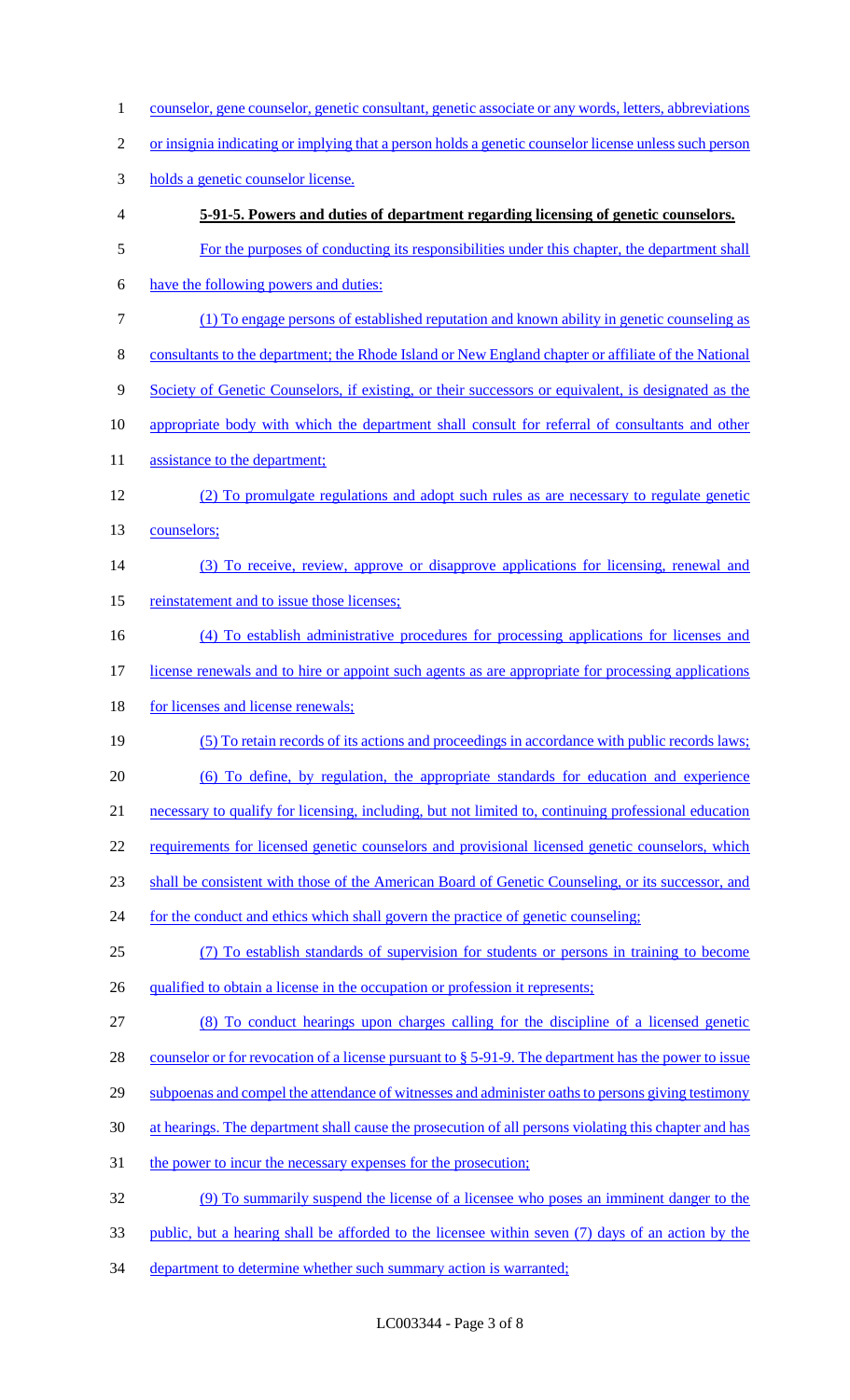(10) To recover the actual costs and fees, including attorneys' fees, incurred by the department in the investigation and prosecution of a licensee upon the finding of a violation of this chapter or a rule adopted or an order issued by the department under this chapter; (11) To take such action as may be necessary to enforce the provisions of this chapter and to regulate the practice of genetic counseling; (12) To impose a civil penalty not to exceed one thousand dollars (\$1,000) for each violation by a licensee of this chapter or of rules adopted by the department; and (13) To perform such other functions and duties as may be required to carry out this chapter. **5-91-6. Genetic counselors; License applications; Fee; Educational and professional requirements.** An application for an original license or license renewal shall be made on forms approved 13 by the department. The initial fee for application for licensure is one hundred seventy dollars (\$170). Licenses shall be renewed every twenty-four (24) months after initial licensure upon payment of a fee of one hundred seventy dollars (\$170) and in compliance with any additional 16 requirements that the department promulgates. An applicant for an original license shall: (1) Meet educational experience qualifications as follows: (i) Successfully completed a genetic counseling education program approved by the 19 department; provided, however, that the program shall meet the educational standards established by the ACGC or its successor; and provided, further, that the genetic counselor remains certified in 21 accordance with the ABGC or ABMG, or their successors; (ii) Earned a master's degree from a genetic counseling training program that is accredited by the ACGC or an equivalent as determined by the ACGC, or a doctoral degree from a medical 24 genetics training program that is accredited by the ABMG or an equivalent as determined by the ABMG; 26 (iii) Completed such experience as may be required by the department; (2) Have passed the examination for certification as: 28 (i) A genetic counselor by the American Board of Genetic Counseling or the American 29 Board of Medical Genetics, or successor or equivalent; or (ii) A medical geneticist by the American Board of Medical Genetics, or successor or equivalent. (3) Within six (6) months after licensure applications being available, an applicant for a license as a genetic counselor may, in lieu of the requirements set forth in subsection (2) of this 34 section, submit evidence satisfactory to the department, prior to the date of passage of this chapter,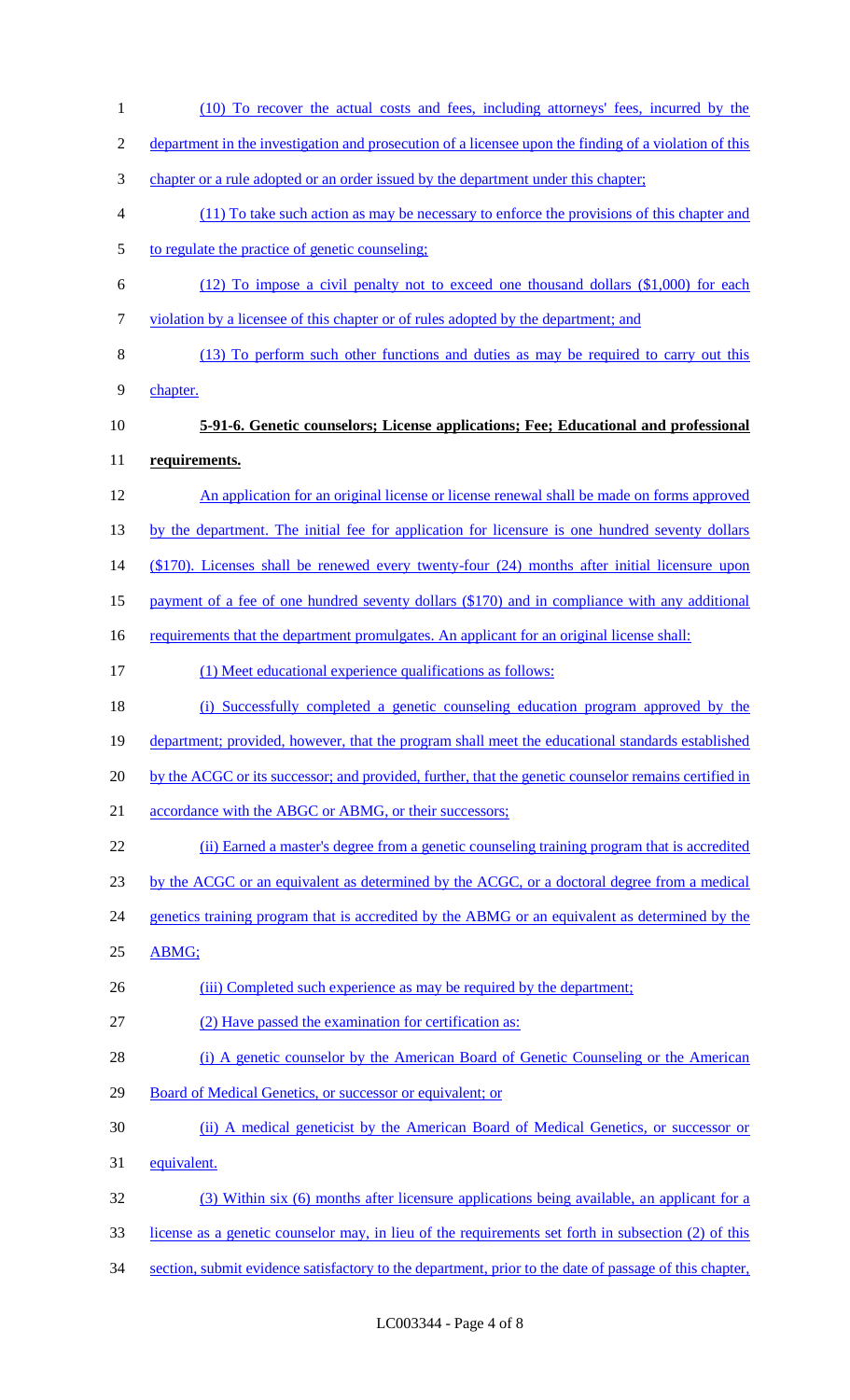1 of the following:

| $\overline{2}$ | (i) Acquisition of eight (8) years of experience in the practice of genetic counseling;                |
|----------------|--------------------------------------------------------------------------------------------------------|
| 3              | (ii) Award, from an accredited institution of higher education, of a master's or doctoral              |
| $\overline{4}$ | degree in genetics or a related field; and                                                             |
| 5              | (iii) Attendance at a continuing education program approved by the National Society of                 |
| 6              | Genetic Counselors within the five (5) year period prior to the date of application.                   |
| $\tau$         | 5-91-7. Practice as provisional licensed genetic counselor; Expiration; Extension;                     |
| 8              | Supervision by professional licensed genetic counselor.                                                |
| 9              | (a) A person who meets the qualifications for licensure except for the requirement in $\S$ 5-          |
| 10             | 91-6(2) may practice as a provisional licensed genetic counselor upon filing an approved               |
| 11             | application with the department and payment of a fee of eighty-five dollars (\$85.00). Such license    |
| 12             | shall be valid for one year from the date of its issue and may be renewed for an additional one year   |
| 13             | if an applicant fails the ABGC or ABMG certification exam. Such provisional license shall expire       |
| 14             | automatically upon the earliest of the following:                                                      |
| 15             | (1) Issuance of a full license;                                                                        |
| 16             | (2) Thirty (30) days after the applicant fails to pass the complete examination on the last            |
| 17             | permitted attempt as provided by the ABGC or ABMG, or their successors; or                             |
| 18             | (3) The date printed on the temporary license.                                                         |
| 19             | (b) An application for extension shall be signed by a supervising licensed genetic                     |
| 20             | counselor.                                                                                             |
| 21             | (c) A provisional licensed genetic counselor shall be under the general supervision of a               |
| 22             | licensed genetic counselor or a licensed physician at all times during which the provisional licensed  |
| 23             | genetic counselor performs clinical genetic counseling.                                                |
| 24             | (d) The department shall adopt rules governing such supervision and direction which may                |
| 25             | not require the immediate physical presence of the supervising licensed genetic counselor.             |
| 26             | 5-91-8. Exceptions.                                                                                    |
| 27             | (a) Nothing in this section shall be construed to prevent or restrict the practice, service or         |
| 28             | activities of:                                                                                         |
| 29             | (1) Any person licensed, certified, or registered in the state, by any other statute other than        |
| 30             | as a genetic counselor from engaging in activities within the scope of practice of the profession or   |
| 31             | occupation for which he or she is licensed provided that he or she does not represent to the public,   |
| 32             | directly or indirectly, that he or she is licensed under this chapter, and that he or she does not use |
| 33             | any name, title or designation indicating that the person is licensed under this chapter;              |
| 34             | (2) Any person employed as a genetic counselor by the federal government or an agency                  |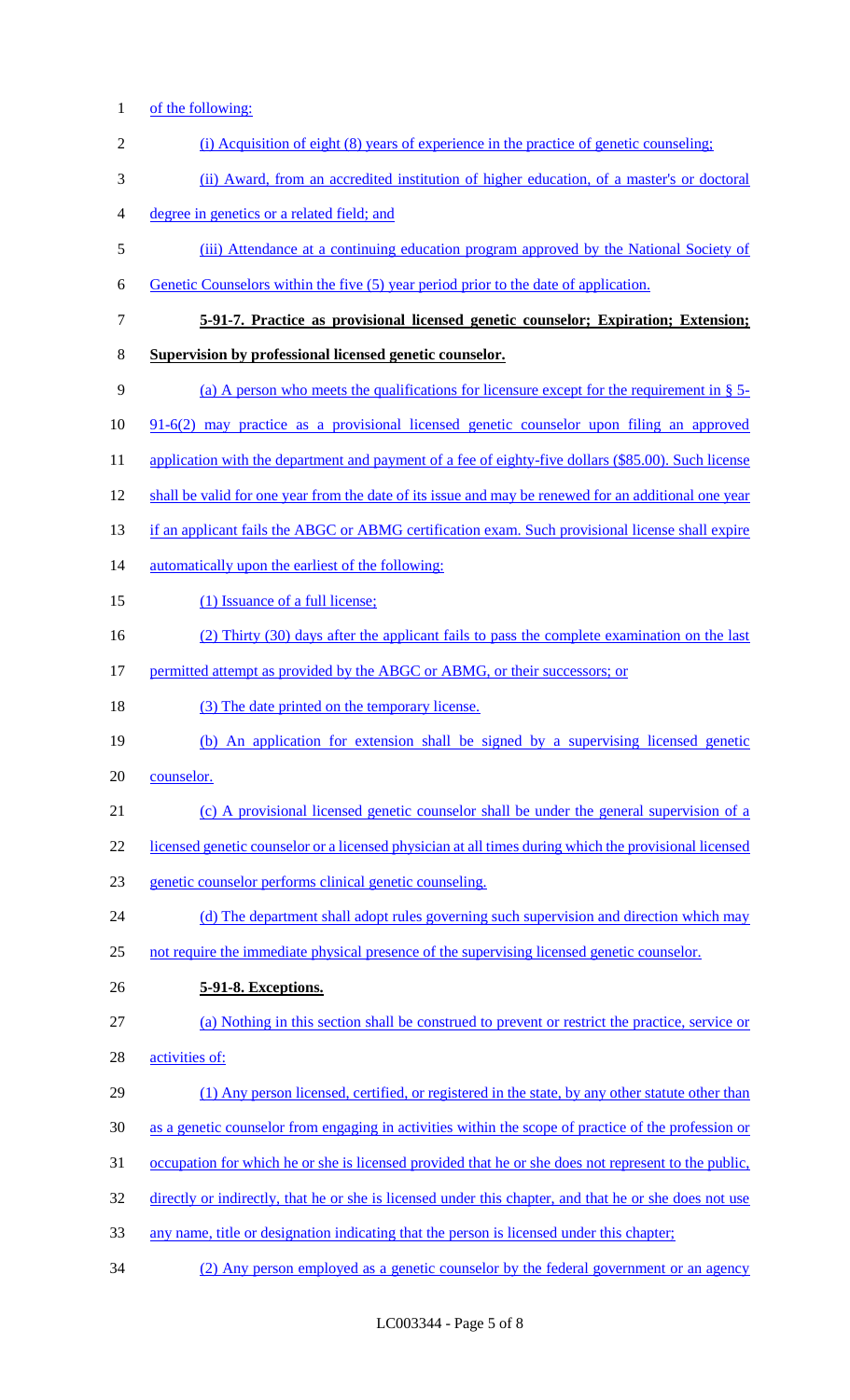1 thereof if such person provides genetic counseling services solely under the direction and control

- 2 of the organization by which such person is employed;
- 3 (3) A student or intern enrolled in an ACGC approved genetic counseling education 4 program if genetic counseling services performed by the student are an integral part of the student's 5 course of study and are performed under the direct supervision of a licensed genetic counselor 6 assigned to supervise the student and who is on duty and available in the assigned patient care area 7 and if the person is designated by a title which clearly indicates his or her status as a student or 8 intern; 9 (4) An individual trained as a Ph.D. or medical geneticist who is reapplying for the ABMG 10 certification examination and is gathering logbook cases under a supervisor identified in the 11 training program's ABMG accreditation documents as a member of the training faculty; and 12 (5) An out-of-state genetic counselor from working as a consultant, or out-of-state 13 employer or other organization from employing genetic counselors providing occasional services, 14 who are not licensed pursuant to this chapter, from engaging in the practice of genetic counseling, 15 subject to the stated circumstances and limitations as defined by the department, by regulation, 16 provided that the genetic counselor holds a license, if available, in the genetic counselor's state of 17 employment. If licensure is not available in the genetic counselor's state of employment, the genetic 18 counselor shall be certified by the American Board of Genetic Counseling or the American Board 19 of Medical Genetics, or their successors, in order to practice genetic counseling without a state 20 license in accordance with this section. 21 **5-91-9. Grounds for denial; Refusal to renew; Revocation; Suspension or cancellation**  22 **of genetic counselor license.** 23 The department may deny or refuse to renew a license or, after a hearing, revoke, suspend 24 or cancel the license or place on probation, reprimand, censure or otherwise discipline a licensee 25 upon proof satisfactory to the department that the person has: 26 (1) Obtained or attempted to obtain a license by fraud or deception; 27 (2) Been convicted of one or more of the offenses set forth in § 23-17-37; 28 (3) Been adjudged mentally ill or incompetent by a court of competent jurisdiction; 29 (4) Used illicit drugs or intoxicating liquors to the extent which adversely affects his or her 30 practice; 31 (5) Engaged in unethical or unprofessional conduct including, but not limited to, willful 32 acts, negligence or incompetence in the course of professional practice; 33 (6) Violated any lawful order, rule or regulation rendered or adopted by the department; or 34 (7) Been refused issuance or been disciplined in connection with a license issued by any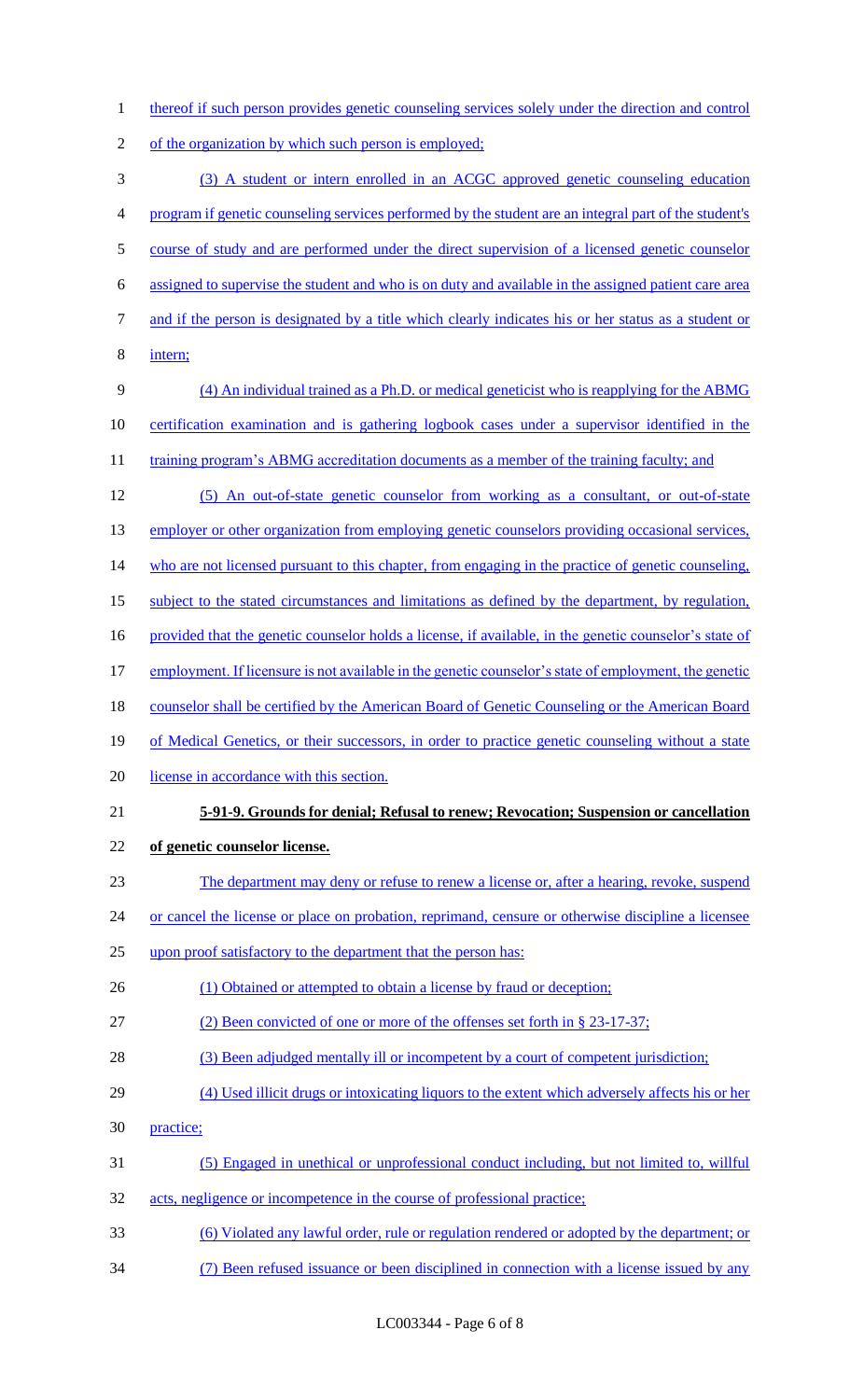- 1 other state or country.
- 2 **5-91-10. Privileged communications.**
- 3 The provisions of § 9-17-24 shall apply to persons licensed pursuant to this chapter.
- 4 **5-91-11. Certain acts prohibited.**
- 5 It shall be unlawful and a misdemeanor for any person to engage in any of the following
- 6 acts:
- 7 (1) To practice genetic counseling or to represent themselves to be a licensed genetic
- 8 counselor as defined in this chapter without having at the time of so doing, a valid license issued
- 9 under this chapter; or
- 10 (2) To use in connection with their name or place of business, the title genetic counselor or
- 11 any words indicating or implying that the person holds a genetic counselor license unless they are
- 12 licensed in accordance with this chapter.
- 13 SECTION 2. This act shall take effect upon passage.

LC003344  $=$ 

========